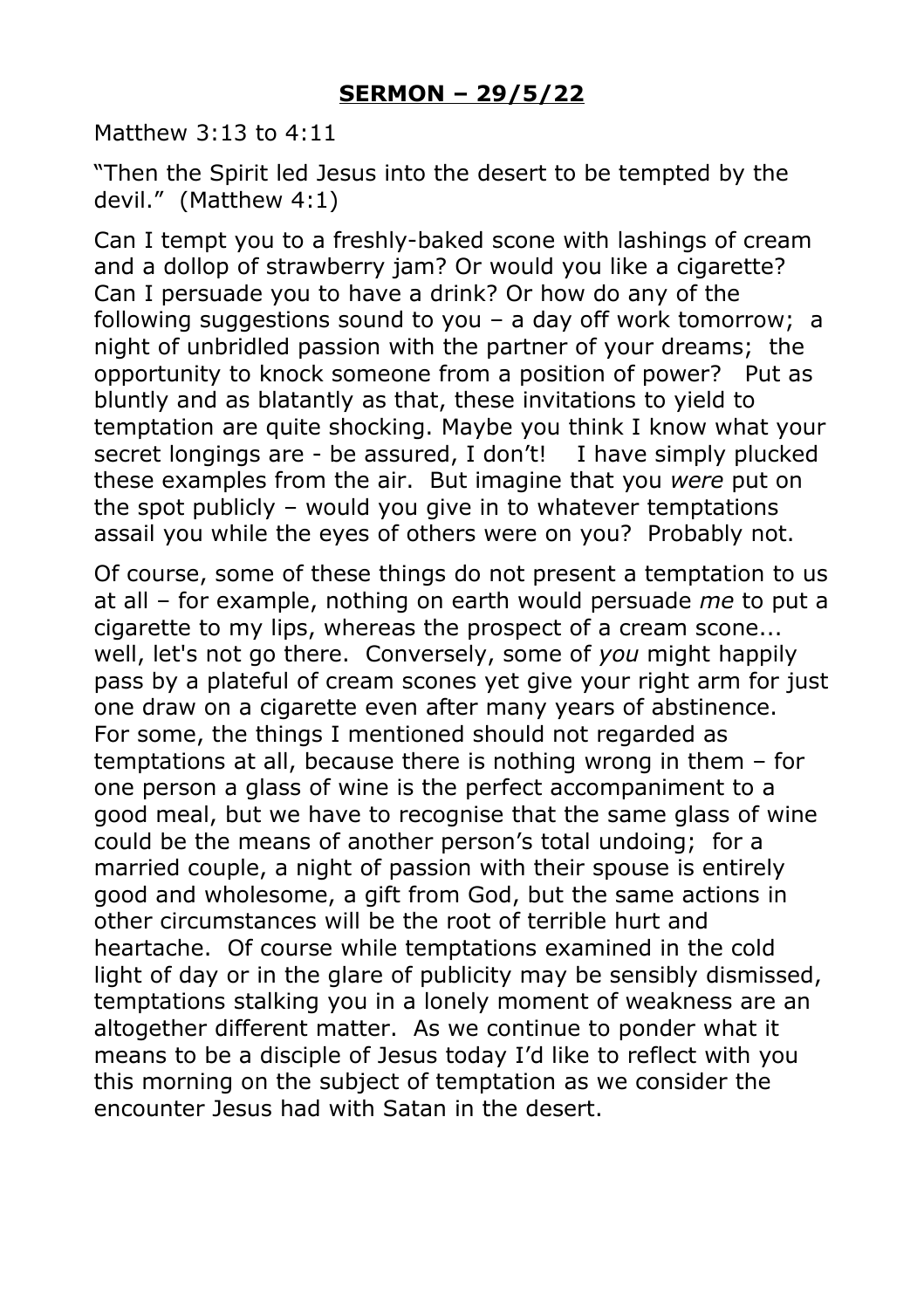It is the very beginning of Jesus' earthly ministry. No sooner has He been baptised by John and given such a powerful assurance of His calling - 'This is my own dear Son with whom I am pleased' than He is led, we are told, by the Spirit into the desert to be tempted by the devil. Straight away we are brought face to face with two important truths about temptation that I want to bring to your attention.

Firstly, it was the Spirit of God who was in control – none of this was happening without the knowledge and the express permission of God, and it is worth taking note of the fact that the same is true for *us* when we face temptation. If you read the opening chapters of the Book of Job, you find the very same scenario. Satan comes before God and suggests that Job only trusts God because life is going well for him. What if life were a real struggle for this man? Would he stand firm in his faith? God agrees to allow the devil to test Job, but it is the *Lord* who sets the boundaries within which Satan is permitted to torment him. Or if you turn to 1 Corinthians ch.10, you discover a wonderful truth – 'God keeps His promise, and He will not allow you to be tempted beyond your power to remain firm; at the time you are put to the test, He will give you the strength to endure it, and so provide you with a way out.' (1 Cor. 10:13)

And the second thing to say is that although God is in charge, it is not God but Satan who tempts us. 'If a person is tempted, writes the apostle James, he should not say, "This temptation comes from God." For God cannot be tempted by evil and He Himself tempts no-one. But a person is tempted when they are drawn away and trapped by their own evil desire.' (James 1:13-14) There is a real difference between testing and temptation – God may test us, so that we may be purified and built up, but the Evil One tempts us with no other goal than to trip us up and cause harm to us and hurt to others.

We need to be aware of that context and to be much more open with ourselves about what is going on spiritually when we find ourselves in a tempting situation. And to help us do that, I'd like to consider with you this morning how Jesus responded to the sly attacks of the devil and how we might be better prepared to stand up to whatever temptations may come our way.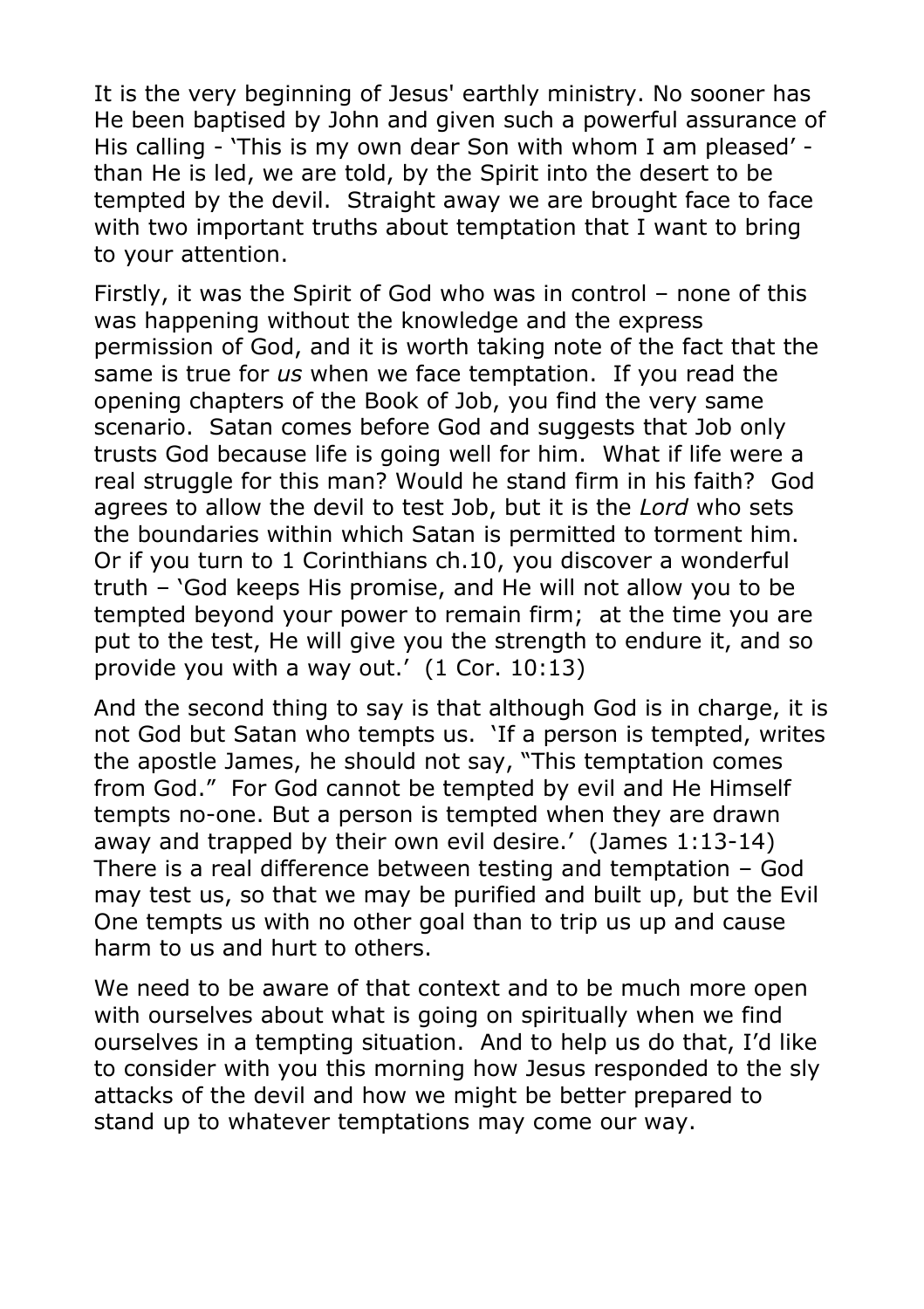Three times Satan came to Jesus to tempt Him. Each time the temptation was subtly different. Firstly, the devil assailed Jesus physically. He had been fasting for an extended period and he was physically very hungry. Seeing a way to exploit Jesus' weakness, the tempter moves in: 'If you are God's Son, he says, order these stones to turn into bread.' Now, what an enticement that must have been. For you, if you have been on a long and hard diet, or if you are trying to give up smoking, or if you know that alcohol is no good for you, or if you are sexually frustrated, the physical urges of the body will be extremely strong. How very attractive is the tempting thought of the forbidden. But Jesus doesn't pause to weigh up the pros and cons. He doesn't allow the tempting thought to snuggle down for a while in His mind where, of course, it will only take root and grow stronger. No, He comes straight back at the tempter with Scripture – 'Man cannot live on bread alone but needs every word that God speaks.' The Letter to the Hebrews tells us that the Word of God is alive and active, sharper than any double-edged sword. *That* is your weapon against temptation – not mind over matter but God's Word. As Martin Luther's hymn says about resisting the devil: 'A *word* will quickly slay him.' If you know that something is likely to tempt you physically, then arm yourself with Scripture – a text that will allow you to fix your eyes on what God has done for you and on the ways in which the Lord brings you satisfaction and fulness of life, a text that will allow you to dismiss the Evil One without discussion and be the kind of person that brings pleasure to our Father in heaven.

Secondly, the tempter assails Jesus mentally, and this is the kind of territory you can find yourself in if you start an internal debate in the midst of temptation. The devil takes the Lord Jesus in His imagination to the highest point of the Temple and comes back at Him with a text of Scripture himself. 'If you are God's Son, throw yourself down, for the scripture says: "God will give orders to His angels about you; they will hold you up with their hands so that not even your feet will be hurt on the stones."' What a clever bit of strategy the devil employs, taking a Bible verse out of context and suggesting to Jesus that to throw Himself from a high place is actually to entrust Himself in faith to God's keeping. In reality he is trying to persuade Jesus to believe that black is white. One cream scone won't matter, just one cigarette, just one drink, just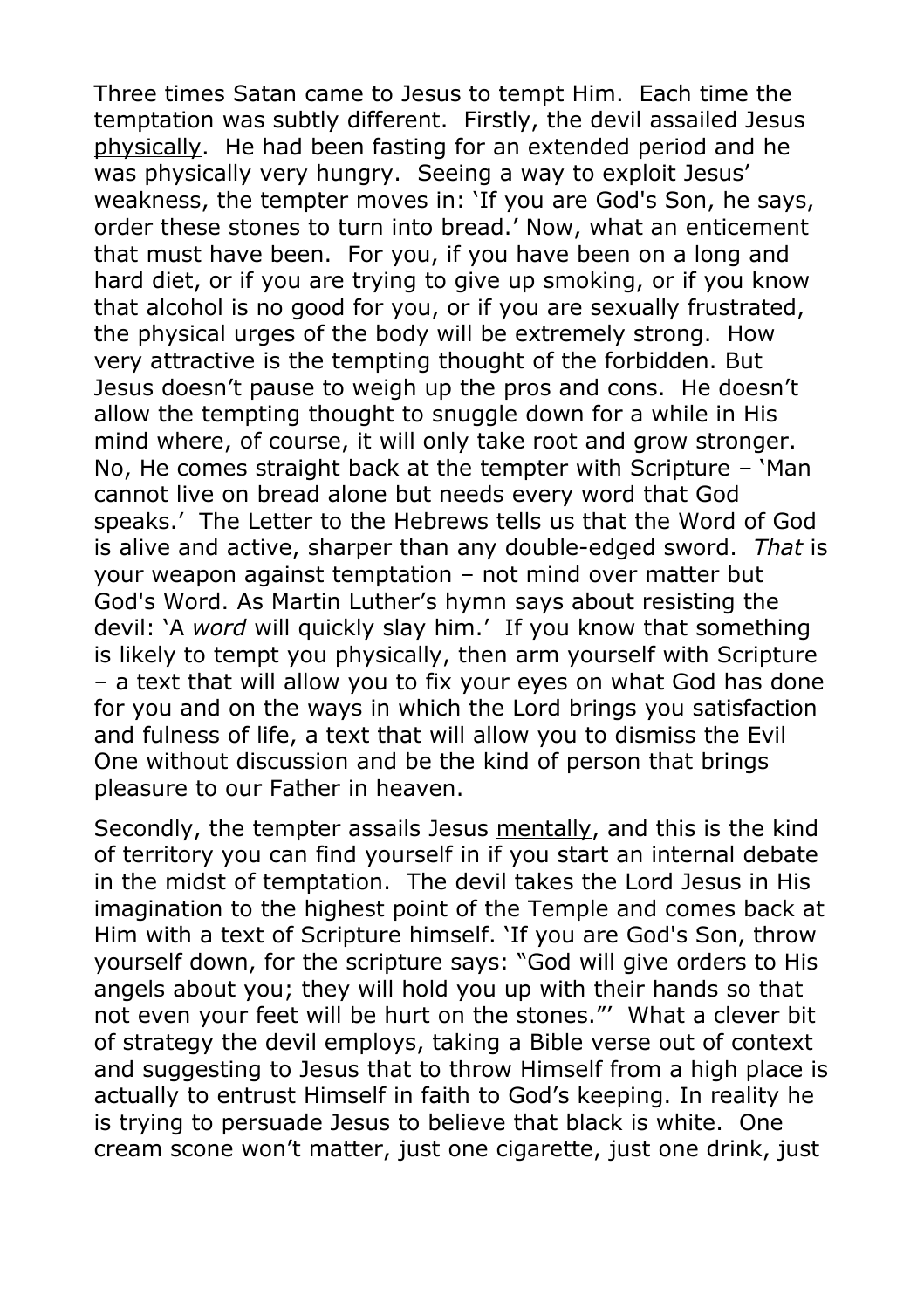an innocent kiss or hug – I'm strong enough to say no to the next step and if I trust God to save me, well then it's bound to be alright. But what does Jesus teach us to pray? 'Lead us not into temptation.' What did the Letter of James say? 'God tempts noone. But a person is tempted when they are drawn away and trapped by their own evil desire.' If temptation rears its head, don't have a debate with the tempter, don't see how near the edge of the precipice you can go – the stakes are too high. Jesus answered: 'The scripture also says: "Do not put the Lord your God to the test."'

Finally, Satan plays his trump card. He comes to the heart of the matter, spiritually. The devil shows Jesus all the kingdoms of the world and their splendour and says, 'All this I will give you, if you kneel down and worship me.' It'll all work out OK. You can have your cream scone *and* lose weight. You can smoke all you like *and* enjoy wonderful health. You can drink yourself under the table *and* be fine for work and for your family. You can commit adultery *and* get away with it. But, hold on a minute – those are lies. 'All this I will give you,' promises the devil – but it wasn't his to give. Do we have the discernment to recognise the spiritual root of our temptation, that whatever it may be that is consuming our thoughts is actually seeking to take the place of God in our lives and rob us of all the deep and rich blessings that He intends us to have. 'Go away, Satan,' cries Jesus. 'The scripture says: "Worship the Lord your God and serve only Him."'

And, you know, the passage ends with some of the most wonderful words in the Bible. 'Then the devil left Jesus, and angels came and attended Him.' With the Lord given His rightful place, and with control given over to the Spirit of God, we are at home with Him, we are safe in Him.

Although the Spirit came down upon Jesus like a dove and rested on Him in that moment of high commitment at His baptism, it was the *same* Spirit who led Christ into the wilderness to be tempted. Each and every one of us faces temptations of different kinds but we are not alone in our struggles and if we find ourselves assailed by temptation it is certainly not something we should beat ourselves up about. God may allow you to be tested and tested severely, but rest assured of this – He will not allow